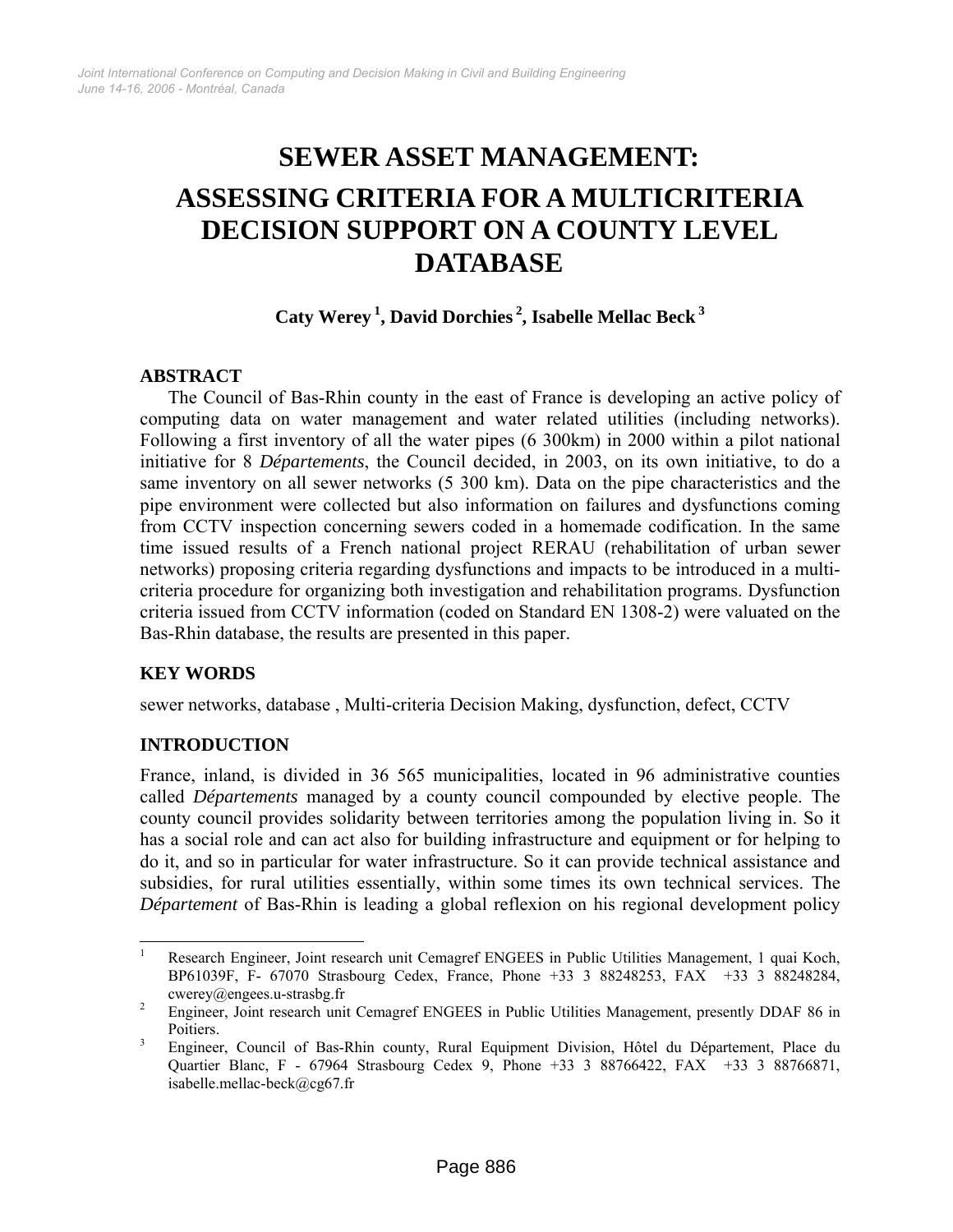called "Des Hommes et des Territoires" (Men and Territories). Within this reflexion a great part concerns environment and especially water aspects (Conseil Général du Bas-Rhin, 2004a, 2004b).

The *Département* of Bas-Rhin gathers 1M inhabitants on 4 755  $km<sup>2</sup>$ . It is compounded by 526 municipalities organised in 152 sewerage utilities including the Urban Community of Strasbourg (CUS) whose sewerage utility concerns, on it only, 28 municipalities (450 000 inhabitants, 1500 km of sewers). The whole sewers represent 6 800 km; 5 300 km of them (outside CUS) are concerned by the database put in place in 2003. We will first of all present the database made within the inventory work and the housemade codification for CCTV used and registered in the database. Then we will move to the RERAU methodology after having presented the new standard EN 13508-2, required in this methodology, and finally present the valuation work done on 7 dysfunction criteria.

## **THE COUNTY LEVEL DATABASE**

#### **DATA COLLECTION**

In 2000, the *Département* of Bas-Rhin was involved as pilot site for a national operation concerning 8 *Départements*, for making an inventory of water networks equipment. 6300 km of pipes were registrated into a database with data on the pipe characteristics and its environnement and failure history if available. A specific work of data analysis has been made on 1000 km with a five years failure data set to establish the link between failures and the different data available in the database and to propose renewal planning (Werey et al., 2002). Following this, the county launched in 2003, on its own initiative, a similar inventory operation for sewer networks. 5300 km have been registered in the data base representing 135 000 links<sup>[4](#page-1-0)</sup>. 700 km concern only rain water, they are not concerned by this work. The rest of the networks are essentially combined sewers.

The variables presented on table 1 are in the database and are mostly good informed.

| <b>Pipe</b><br>caracteristics | <b>Environment</b><br>information | <b>CCTV inspectionss</b> |  |  |
|-------------------------------|-----------------------------------|--------------------------|--|--|
| Network type                  | Population                        | Inspection date          |  |  |
| Material                      | natural region                    | Nb of previous           |  |  |
| Diameter                      | surface use                       | inspections              |  |  |
| Length                        | traffic                           | 64 defects coded         |  |  |
| Nb of connections             | nature of sol                     | gravity note             |  |  |
| Laying year                   |                                   |                          |  |  |

Table 1: database variables

<span id="page-1-0"></span> $\frac{1}{4}$  $4$  a link is defined as the pipe between two manholes.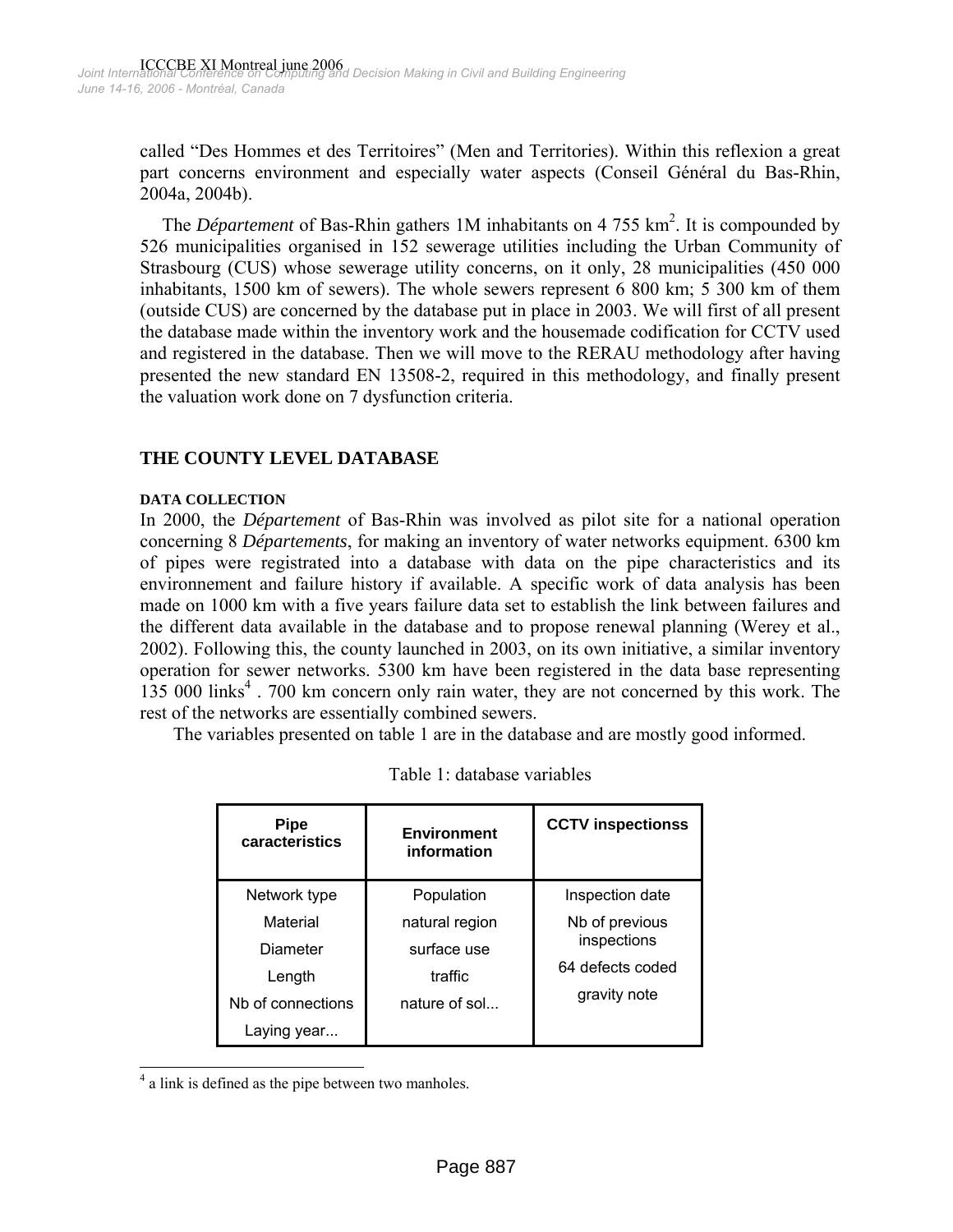Concerning the CCTV inspections, on the 4 600 km of sewers 1 00km have been inspected almost once since 1980 for networks were the oldest were laid in the 1900 years. So 32 000 CCTV have been exploited within the database

#### **CCTV CODIFICATION**

A defect codification has been put in place within the 1980 year were CCTV inspections have really begun. In fact most of the inspection gathered in the database have been made by a same team: an internal department of the technical services from the *Département* of Bas-Rhin. This codification arises in part from the german way of coding CCTV inspections (ATV-DVWK, 1999). It is compounded by a defect code, an information presence of humidity, an information when soil is visible and a note from 1 to 5. 1 signifies that it is urgent to do something on this pipe, 4 and 3 that there is need to program a rehabilitation operation a mean time, 2 and 1 that nothing has to be foreseen.

#### **RETRANSCRITION ACCORDING TO STANDARD EN 13508-2**

In 2003 issued the French version of the a new standard for CCTV codification of defects EN 13508-2 (CEN, 2001) which will be compulsory by September 2006 in France. So as far as RERAU methodology is based on the new codification, and considering that it will be the best way for taking into account data existing before the new codification besides the new ones, a recodification work has been done in 2005 on the whole database.

The new codification proposes 4 level of information:

- the main code (BA concerning the fabric of the pipe, BB the operation, BC, inventory…)
- 1 or 2 caracterisations using a code to give further description of the observation
- 1 or 2 quantifications,
- circumferential localisation

Table 2 gives an exemple of Break/collapse defect:

Table 2: example in EN 13508-2 codification (CEN, 2001)

| Defect:   | <b>Break/collapse</b>                       |                                                        |  |  |  |  |  |
|-----------|---------------------------------------------|--------------------------------------------------------|--|--|--|--|--|
| Main code | <b>Aditional information</b><br>description |                                                        |  |  |  |  |  |
| BAC.      | characterisation                            | The nature of the observation is:                      |  |  |  |  |  |
|           |                                             | - Break (A) – pieces of pipe visibly displaced         |  |  |  |  |  |
|           |                                             | - Missing (B) – missing pieces of wall                 |  |  |  |  |  |
|           |                                             | - Collapse (C) – complete loss of structural integrity |  |  |  |  |  |
|           | quantification                              | The length of the observation in millimetres           |  |  |  |  |  |
|           | Circumferential location                    | The position of the observation                        |  |  |  |  |  |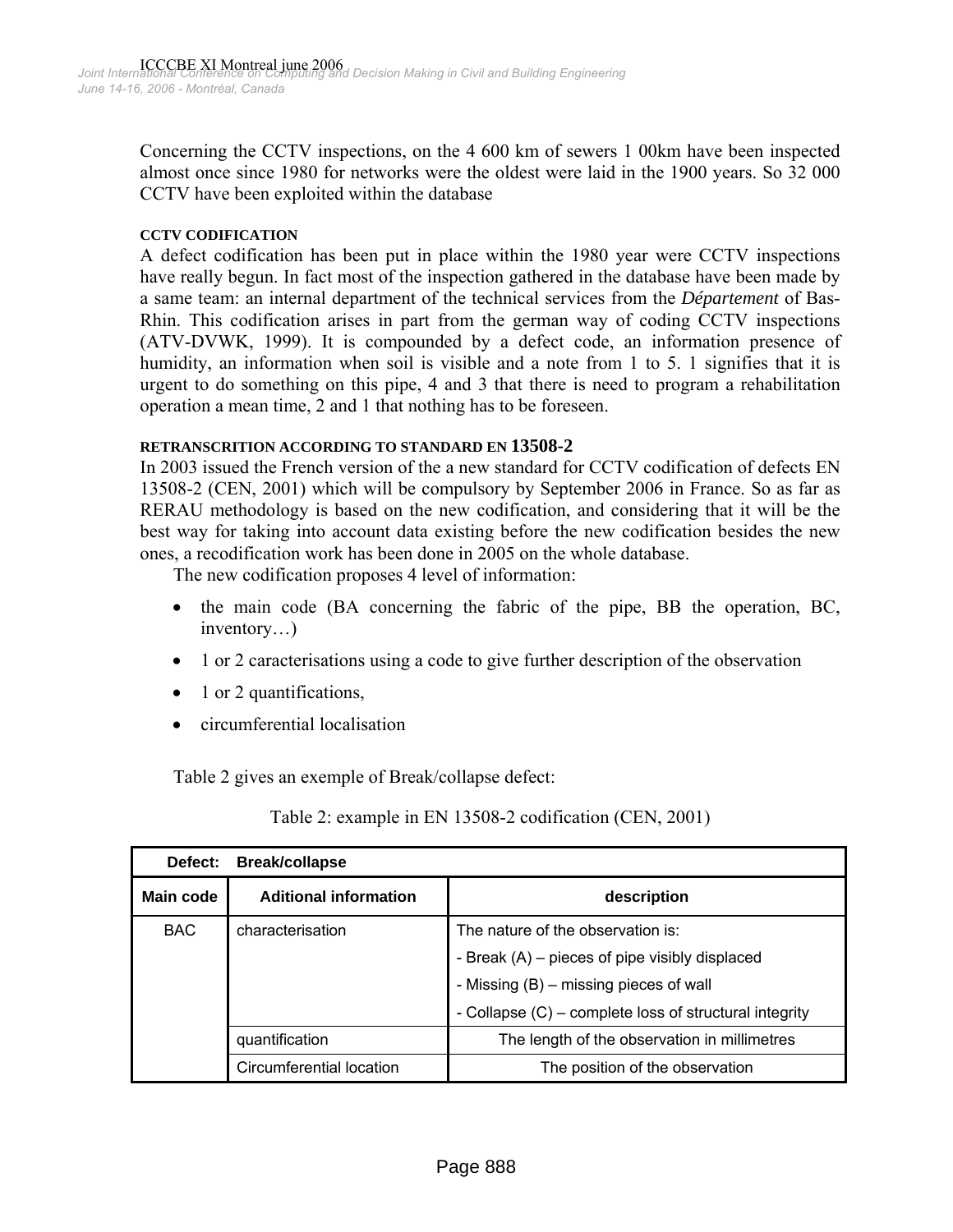Table 3 presents an example of transcription of a defect in the Bas-Rhin codification in the EN 13508-2 standard: from l line coding, we get 3 lines in the new coding.

| Local coding | Heap of fallen fragments,            | visible soil, water infiltartion  |
|--------------|--------------------------------------|-----------------------------------|
| EN 13508-2   | Main code                            | characterisation                  |
| BAC-B        | BAC (break/collapse)                 | B (missing pieces)                |
| <b>BAO</b>   | BAO (soil visible through<br>defect) |                                   |
| BBF-C        | BBF (infiltration)                   | C (flowing $-$ a continuous flow) |

Table 2: Recodification example in EN 13508-2 standard (CEN, 2001)

Concerning the data base the circumferential localisation exists as a variable but is poorly informed. Some difficulty appeard also to take into account the 1 to 5 notes who representy the gravity of the defect in a certain way where as the new codification proposes a quantification of the defect. So the department making CCTV inspections considers, up to now, that he may continue to use the 1 to 5 notes even when the new codification will be used.

The number of defects codes in EN 13508-2, after transcription, are presented on figure 1:



Figure 1: Number of defects within the database distributed according to the EN 13508-2 main codes (Dorchies, 2005).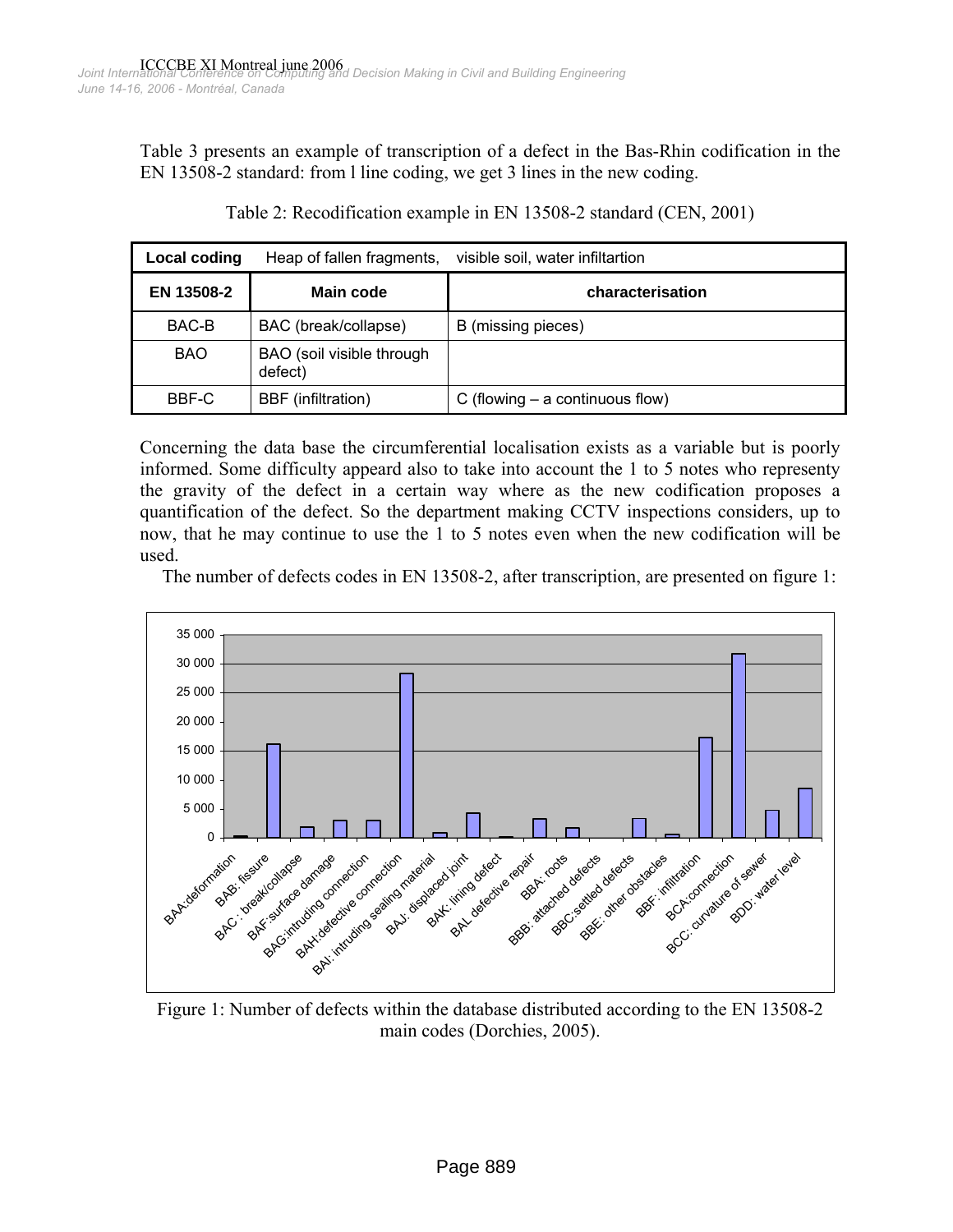The most frequent defects are BAH: defective connection, BBF: infiltration, BAB: fissure. BCA is an inventory code for coding the presence of a connection, the Bas-Rhin codification of Bas-Rhin gives information on the connection defects, all of these are recorded now under BAC code.

# **RERAU METHODOLOGY**

#### **PRESENTATION**

The work carried out within the French R&D RERAU program (Rehabilitation or urban sewer networks) proposes performance indicators in two different sets for investigation and rehabilitation programs ( Le Gauffre et al., 2004a, 2004b).

Decision criteria are proposed from complementary performance indicator regarding:

- defects: charaterizing the actual physiaal state of the pipe, defects are generally observable by CCTV inspections
- dysfunctions: consequences of defects on facility operations
- impacts: degree to which dysfunctions induce effects depending on the context taken into account within vulnerability factors.

This different indicators are assessed through:

- Direct observation: it is the case of CCTV inspections
- Observation-based estimations: some time results of defects obsercved by CCTV
- Estimations based on risk factors: step before CCTV inspection.

The different criterion are proposed either at the sewer segment level ( e.g. probability of collapse) or at the catchment level ( e.g. infiltration rate).

Finally each criterion is assessing a contribution of a particular dysfunction of a sewer segment to a particular impact.

So were defined 159 criteria, were 64 concern dysfunctions. They are displayed in 12 families. presented in table 4: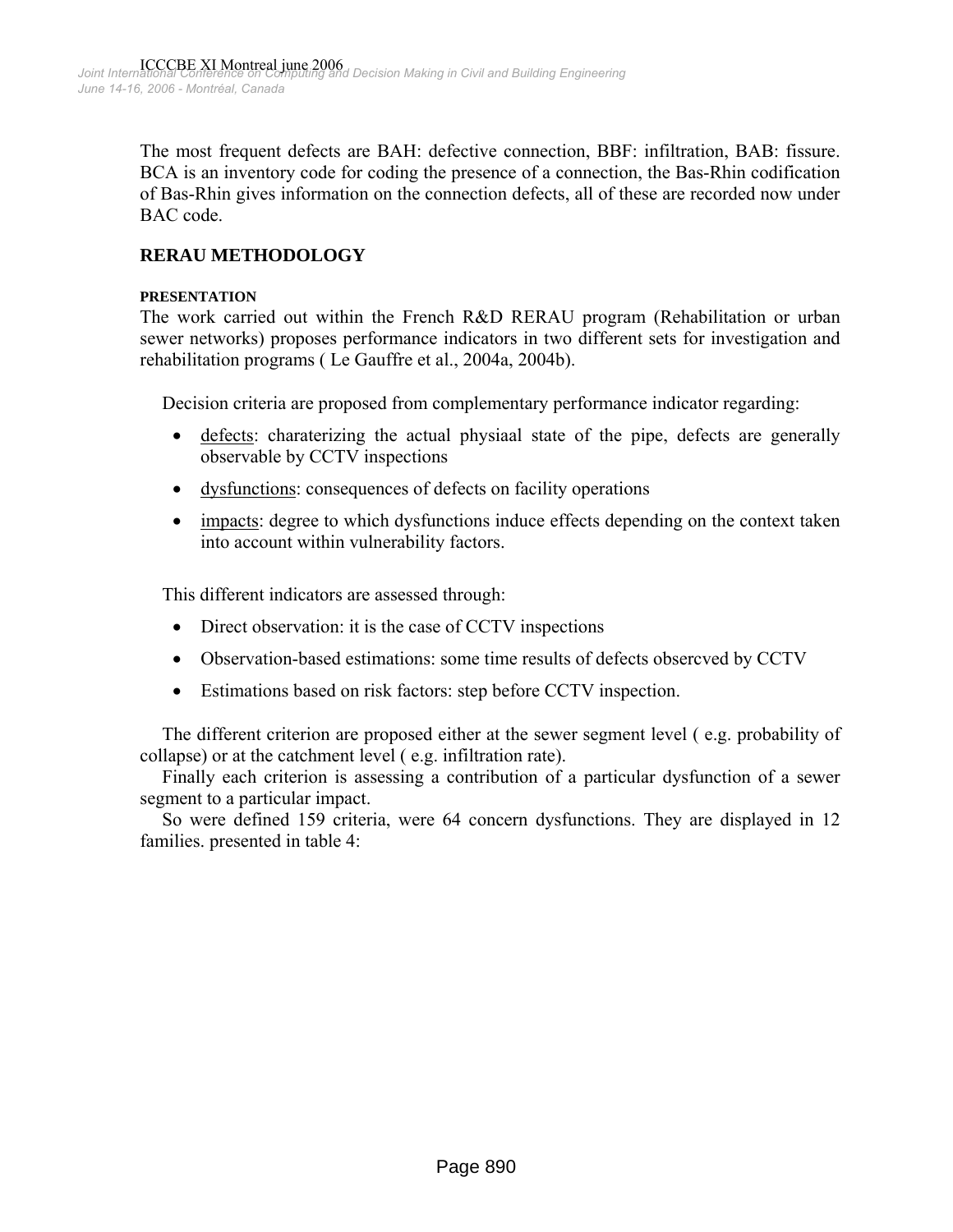| name       | <b>Disfunction</b>                       |
|------------|------------------------------------------|
| <b>INF</b> | Infiltration                             |
| <b>EXF</b> | Exfiltration                             |
| HYD        | Decrease of hydraulic capacity           |
| DEB        | Flooding                                 |
| DEV        | Overflow                                 |
| <b>ENS</b> | Sand silting                             |
| <b>BOU</b> | Blockage                                 |
| <b>DSC</b> | Destabilisation of ground-pipe system    |
| ATC        | Ongoing corrosion                        |
| <b>RAC</b> | Ongoing degradation from roots intrusion |
| ABR        | Ongoing degradation from abrasion        |
| EFF        | Risk of collapse                         |

|  | Table 4: typology of dysfunctions |
|--|-----------------------------------|
|--|-----------------------------------|

#### **DYSFUNCTION CRITERIA ASSESSED FROM CCTV INSPECTION DATA**

The assement on Bas-Rhin database has essentially been made on the dysfunctions at pipe level assed within CCTV inspection informations, that is to say INF4-E/O-T, EXF4-E/O-T, HYD3-E/O-T, ENS4-E/O-T, BOU4-E/O-T, RAC4-E/O-T, EFF3-E/O-T (E=estimated by using O=observation, information at T=segment level).

RERAU methodology proposes for each of the criteria valuation rules using the EN 13508-2 codification and a 4 level gravity analysis of the dysfunction (4 is the worst).

Tables 5 and 6 presents the evaluation rule for INF4 E/O-T:

Table 5: example of a criteria estimated by CCTV inspection (Le Gauffre et al., 2004a)

| Dysfunction            |   | <b>INFILTRATION</b>                                                |
|------------------------|---|--------------------------------------------------------------------|
| <b>DYSFONCT</b>        |   | INF4-E/O-T                                                         |
| indicator              |   | Infiltration risk, estimated by CCTV inspection                    |
| Valuation scale        |   | Network and sub-system                                             |
|                        | ⋗ | segment                                                            |
| Valuation type         |   | <b>Observed Dysfunction</b>                                        |
|                        | ⋗ | Observed-based estimation of Dysfunction                           |
|                        |   | Estimations of Dysfunction based on risk factors                   |
| Unit or gravity levels |   | level: 1/2/3/4                                                     |
| Valuation              |   | 1 – coding Ci of observations Oi according standard EN 13508-2;    |
|                        |   | 2 - translating in Ni of coded observations Ci according following |
|                        |   | table;                                                             |
|                        |   | $3$ – calculation of density $D = N / Lt$                          |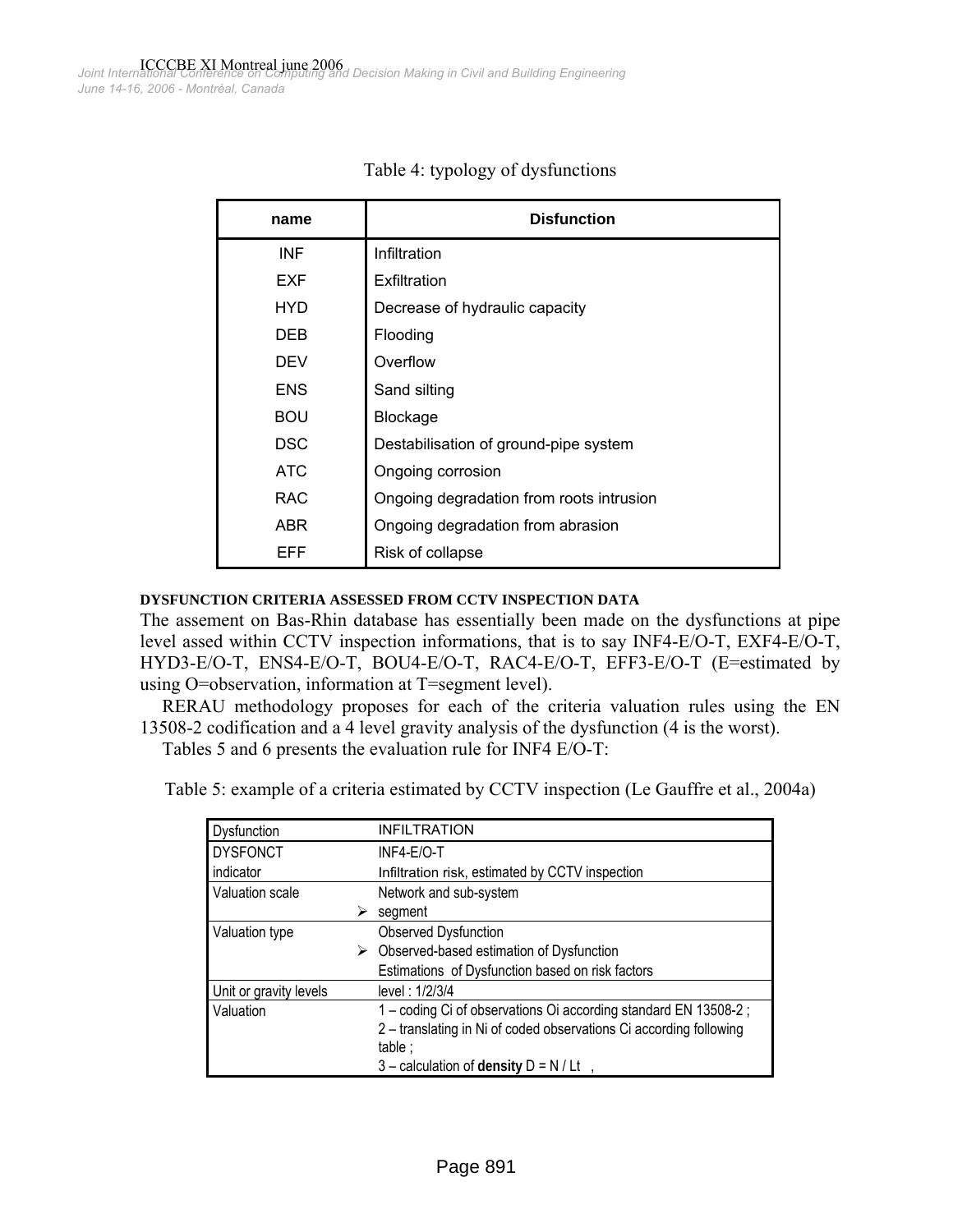ICCCBE XI Montreal june 2006 *Joint International Conference on Computing and Decision Making in Civil and Building Engineering June 14-16, 2006 - Montréal, Canada*

> with  $N = \Sigma Ni$ , et LT : length of the segment (m);  $4$  – comparison of D with thresholds S1, S2, S3 : level 1 if  $D \leq S1$ ; 2 if S1 < D ≤ S2 ; 3 ifi S2 < D ≤ S3 ; 4 ifi S3 < D.

Table 6 presents an extract of the rules used for translating the observations Oi, oded in Ci in Ni notes which will be summed on the all segment to give the global note and the density of dysfunction.

| Observation Oi       | Code Ci    |             | $\alpha$   | $\alpha^2$          | $\alpha^3$     | Extent of the<br>gravity |
|----------------------|------------|-------------|------------|---------------------|----------------|--------------------------|
| Deformation          | <b>BAA</b> |             | <b>BAA</b> |                     |                | P                        |
| Fissure              | <b>BAB</b> | <b>BABB</b> |            | <b>BABC</b>         |                | L obs                    |
| Break/collapse       | <b>BAC</b> |             |            | <b>BACA</b>         | <b>BAC B/C</b> | P                        |
| Missing mortar       | <b>BAE</b> |             | <b>BAE</b> |                     |                | P                        |
| Defective connection | <b>BAH</b> |             |            | <b>BAH</b><br>B/C/D |                | P                        |
| $\cdots$             | .          |             |            |                     |                |                          |
| $\cdots$             | $\cdots$   |             |            |                     |                |                          |

| Table 6: extract of INF4 valuation rules (Le Gauffre et al., 2004a) |  |  |
|---------------------------------------------------------------------|--|--|
|---------------------------------------------------------------------|--|--|

Defects are classified according to their estimated implication in considered the dysfunction and the 4 levels of gravity are quantified by 1,  $\alpha$ ,  $\alpha^2$ ,  $\alpha^3$ . The value 1 means no dysfunction,  $\alpha^3$ , means a total dysfunction. The presence of  $\alpha$  defects in one levelleads to step in the higher level. P represents the extend of the defect.

To implement this methodology, the next step is to define the value of the different thresholds in order to identify segments being in poor state that is to say belonging to class 4.

An implementation of this method has been done on the Bas-Rhin database in 2005 (Dorchies, 2005). The results will be presented in the following paragraph.

# **VALUATING OF THE 7 DYSFUNCTIONS CRITERIA ON THE BAS-RHIN COUNTY LEVEL DATABASE**

## **METHODOLOGY**

As presented in the first part of this paper , the CCTV data available in the database have been recoded according the standard EN 13508-2.

Then we calculated for each segment, all over the data base, the density for each of the 7 dysfunctions considered in our valuation. The parameter P is not available in the database so it was not applied. The gravity note (5 to 1) is in part taken into account for the first characterisation  $(4<sup>th</sup>$  letter); it helped to classify a default over the valuation tables similar to table 6 besides the EN 13508-8 codification . For instance for roots defects BBA, BBA-A means tap roots, BBA-B means independent fine roots, BBA-C means complex mass of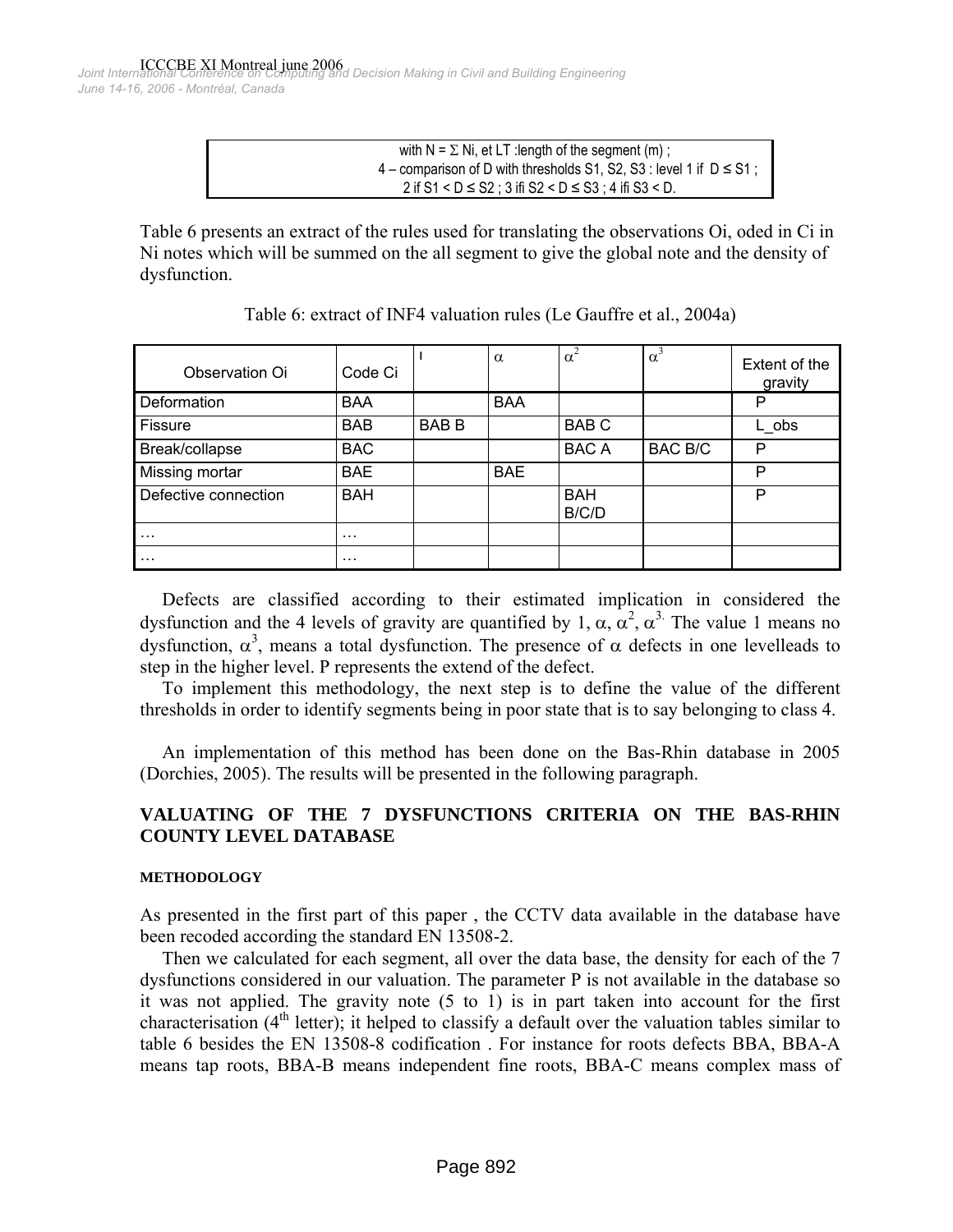roots. Table 7 shows how both informations have been combined for HYD3 (reduction of hydraulic capacity.

| Observation Oi: ROOTS      | Code Ci |     | u | α   | $\alpha$                 |
|----------------------------|---------|-----|---|-----|--------------------------|
| EN 13508-2                 | BAA     |     |   | A/C | A/C<br>l >50% of section |
| <b>Bas-Rin information</b> | note    | 4/5 |   |     |                          |

Table 7: adaptation of RERAU methodology to Bas-Rhin data

For instance for 2 defects roots with note 3, Ni=2. $\alpha$ . First application was made with  $\alpha$ =3 as introduced by Boinel (1995) in order to calculate the different densities per segment using the formula 1:

$$
D = 100 \frac{\sum_{i=0}^{n\ b \, \text{def}} N_i}{LT} \tag{1}
$$

The interest of calculating a density is that long segment with many defects will not be too much penalised but it leads to absurd values for little segments. So, a correction index has been put in place for each dysfunction using the guiding coefficient of a linear regression line called *a*, exemple for INF4 is given on figure 2.



Figure 2: linear regression on mean value of INF4 densities (Dorchies, 2005).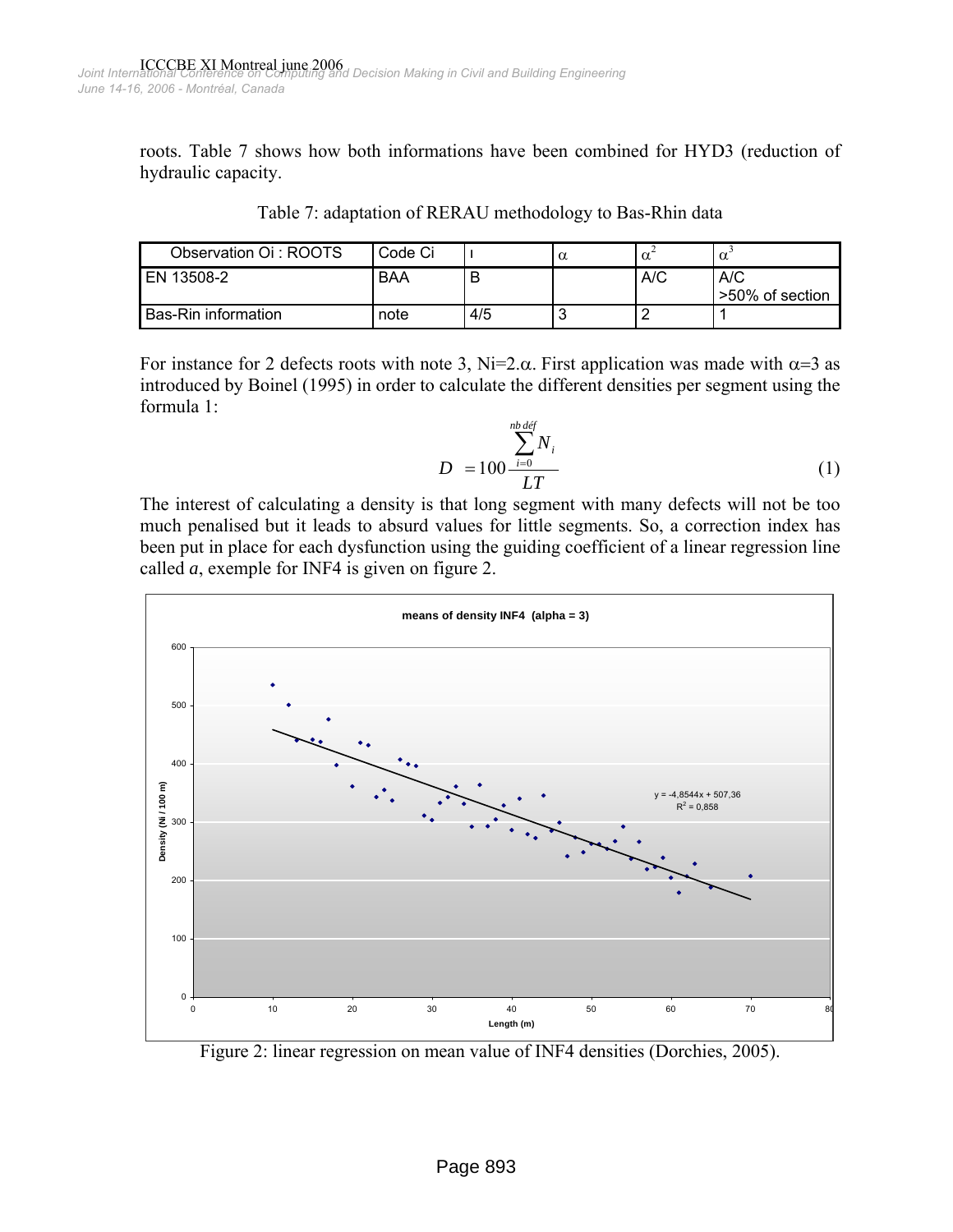The next step was the valuation of the thresholds using formula 2:

$$
S_{2or3} = \frac{\alpha^{2or3}}{LT_{mean}} - a \cdot LT_{mean}
$$
 (2)

#### **RESULTS**

Following results were obtained for the different threshod valuations, as presented in, table 8:

|                  |                                     |                |                | <b>According to Ni</b> |                | <b>According to</b><br>density |                | <b>Coefficien</b><br>t of<br>correction<br>a |                | According to a<br>corrected density |                |
|------------------|-------------------------------------|----------------|----------------|------------------------|----------------|--------------------------------|----------------|----------------------------------------------|----------------|-------------------------------------|----------------|
| Dysf.            | Mean<br>length of<br>the<br>segment | S <sub>1</sub> | S <sub>2</sub> | S <sub>3</sub>         | S <sub>1</sub> | S <sub>2</sub>                 | S <sub>3</sub> |                                              | S <sub>1</sub> | S <sub>2</sub>                      | S <sub>3</sub> |
| BOU <sub>4</sub> | 44,5                                | $\Omega$       | 9              | 27                     | 0,0            | 20,2                           | 60,7           | $-0,88$                                      | 0,0            | 59,4                                | 99,9           |
| EFF3             | 41,9                                | $\Omega$       | 9              | 27                     | 0,0            | 21,5                           | 64,4           | $-1,10$                                      | 0,0            | 67,4                                | 110,4          |
| ENS4             | 42,8                                | 0              | 9              | 27                     | 0,0            | 21,0                           | 63,1           | $-1,01$                                      | 0,0            | 64,1                                | 106,2          |
| EXF4             | 41,2                                | $\Omega$       | 9              | 27                     | 0,0            | 21,9                           | 65,6           | $-2,26$                                      | 0,0            | 115,0                               | 158,7          |
| HYD3             | 42,8                                | 0              | 9              | 27                     | 0,0            | 21,0                           | 63,1           | $-1,07$                                      | 0,0            | 66,7                                | 108,8          |
| INF4             | 41,2                                | 0              | 9              | 27                     | 0,0            | 21,9                           | 65,6           | $-2,26$                                      | 0,0            | 115,0                               | 158,7          |
| RAC4             | 46,1                                | 0              | 9              | 27                     | 0,0            | 19,5                           | 58,5           | $-0.84$                                      | 0,0            | 58,2                                | 97,2           |

Table 8: S1,S2,S3,S4 thresholds calculation (Dorchies, 2005)

We compared this results with those obtained by an attribution according direct observation in the different levels by considering the observed defects. So by using table 6 for instance, when we have BAC-B defect on the segment we will be sure ta the segment appear in level 4 for INF dysfunction.We obtained following results, presented in table 9:

Table 9: comparison of levels obtained by direct observation and by corrected density calculation, on all the dysfunctions (Dorchies, 2005)

| Per density<br>calculation | Dysfonction per directobservation e |         |         |        |         |  |  |  |  |
|----------------------------|-------------------------------------|---------|---------|--------|---------|--|--|--|--|
|                            |                                     | 2       | 3       |        | Total   |  |  |  |  |
|                            | 170 495                             |         |         |        | 170 495 |  |  |  |  |
| 2                          | 0                                   | 14 865  | 2 7 7 9 |        | 17 644  |  |  |  |  |
| 3                          |                                     | 5693    | 6 505   | 725    | 12 9 23 |  |  |  |  |
| 4                          |                                     | 1 2 1 0 | 4 8 1 4 | 18 538 | 24 562  |  |  |  |  |
| Total                      | 170 495                             | 21 768  | 14 098  | 19 263 | 225 624 |  |  |  |  |

We obtained better results with corrected density, 98% of the dysfunctions estimated by density and presenting a major defect are in level 4. But 32% of dysfunctions presenting defects from level 2 are estimated in level 3 or 4.